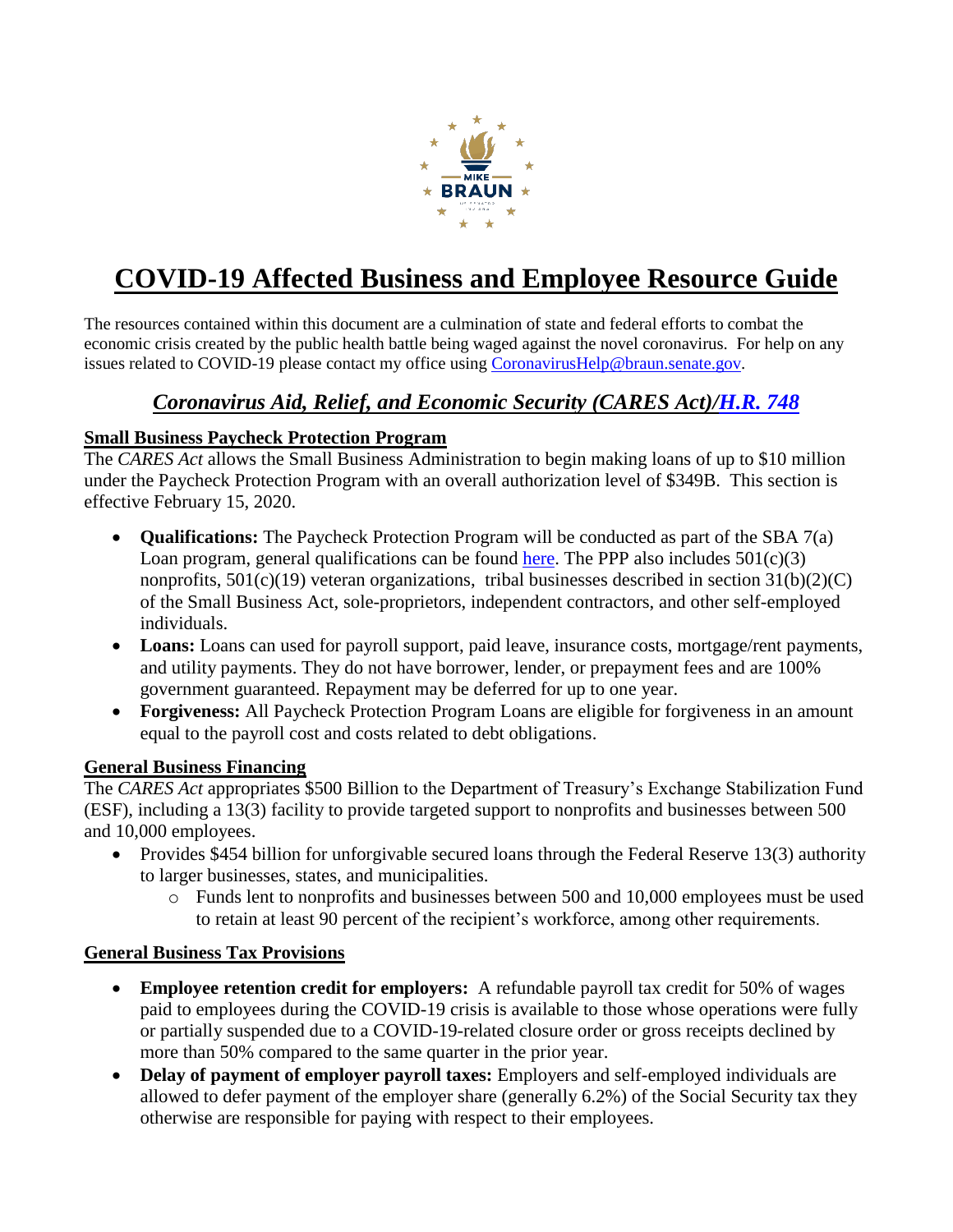The *Cares Act* modified a number of tax provisions in an effort to allow corporations and small businesses access to liquidity:

- **Qualified Improvement Property (QIP) fix:** This fix from the TCJA provides businesses, especially in the hospitality industry, to write off immediately costs associated with improving facilities instead of having to depreciate those improvements over the 39-year life of the building.
- Net Operating Losses (NOL) Credit: A net operating loss (NOL) arising in a tax year beginning in 2018, 2019, or 2020 can be carried back five years and the taxable income limitation is temporarily removed to allow an NOL to fully offset income.
- **AMT Credit:** Companies are now allowed to recover AMT credits immediately rather than extending until 2021.
- **Limitation on business interest:** Increases to 50% the limitation of taxable income for 2019 and 2020.

#### **Unemployment Insurance Enhancements**

- Pandemic Unemployment Assistance program provides payment to those not traditionally eligible for unemployment benefits (self-employed, independent contractors, those with limited work history, and others) who are unable to work as a direct result of the coronavirus public health emergency.
	- o Includes an additional \$600 per week payment to each recipient of unemployment insurance or Pandemic Unemployment Assistance for up to four months and an additional 13 weeks of unemployment benefits to those who need it.
- Provides funding to support "short-time compensation" programs, to pay 100% of costs incurred when employers reduce employee hours instead of laying them off.

#### **Amendments to Employee Mandates**

The *CARES Act* placed caps on paid leave provisions within the *FFRCA* (described below).

• An employer is not required to pay more than \$200 per day and \$10,000 in the aggregate for each employee on paid FMLA and is not required to pay more than \$511 per day and \$5,110 in the aggregate for sick leave or more than \$200 per day and \$2,000 in the aggregate to care for a quarantined individual or child.

# *Families First Coronavirus Response Act* **[\(Public Law No: 116-127\)](https://www.congress.gov/bill/116th-congress/house-bill/6201)**

# **Paid Leave**

American businesses with fewer than 500 employees have access to funds to provide employees with paid leave, either for the employee's own health needs or to care for family members.

- Employees of eligible employers can receive two weeks (up to 80 hours) of paid sick leave at 100% of the employee's pay where the employee is unable to work because the employee is quarantined, and/or experiencing COVID-19 symptoms, and seeking a medical diagnosis.
- An employee who is unable to work due to a need to care for an individual subject to quarantine, to care for a child whose school is closed or child care provider is unavailable for reasons related to COVID-19, can receive two weeks (up to 80 hours) of paid sick leave at 2/3 the employee's pay, and, may in some instances receive up to an additional ten weeks of expanded paid family and medical leave at 2/3 the employee's pay. Link: [Fact Sheet for Employees](https://www.dol.gov/agencies/whd/pandemic/ffcra-employee-paid-leave)